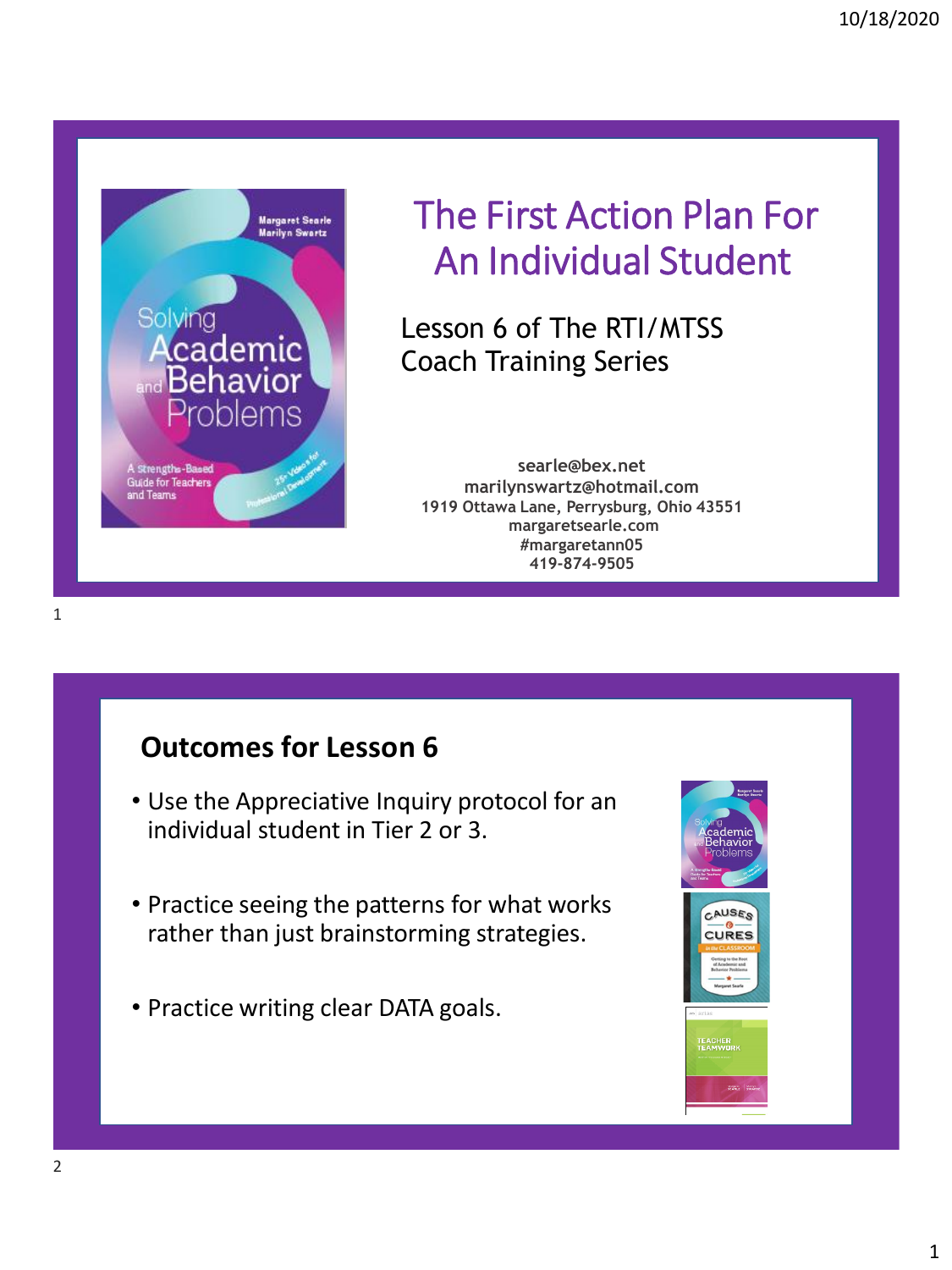#### The Problem-Solving Process Flowchart



## **Appreciative Inquiry Conversation With A Coach**



**Purpose:100% positive conversation to…**

- 1. Explore the teacher strengths for helping this student
- 2. Figure out what this student needs more of.
- 3. Set a goal and create a plan.
- 4. Commit to a starting strategy and a way to monitor growth.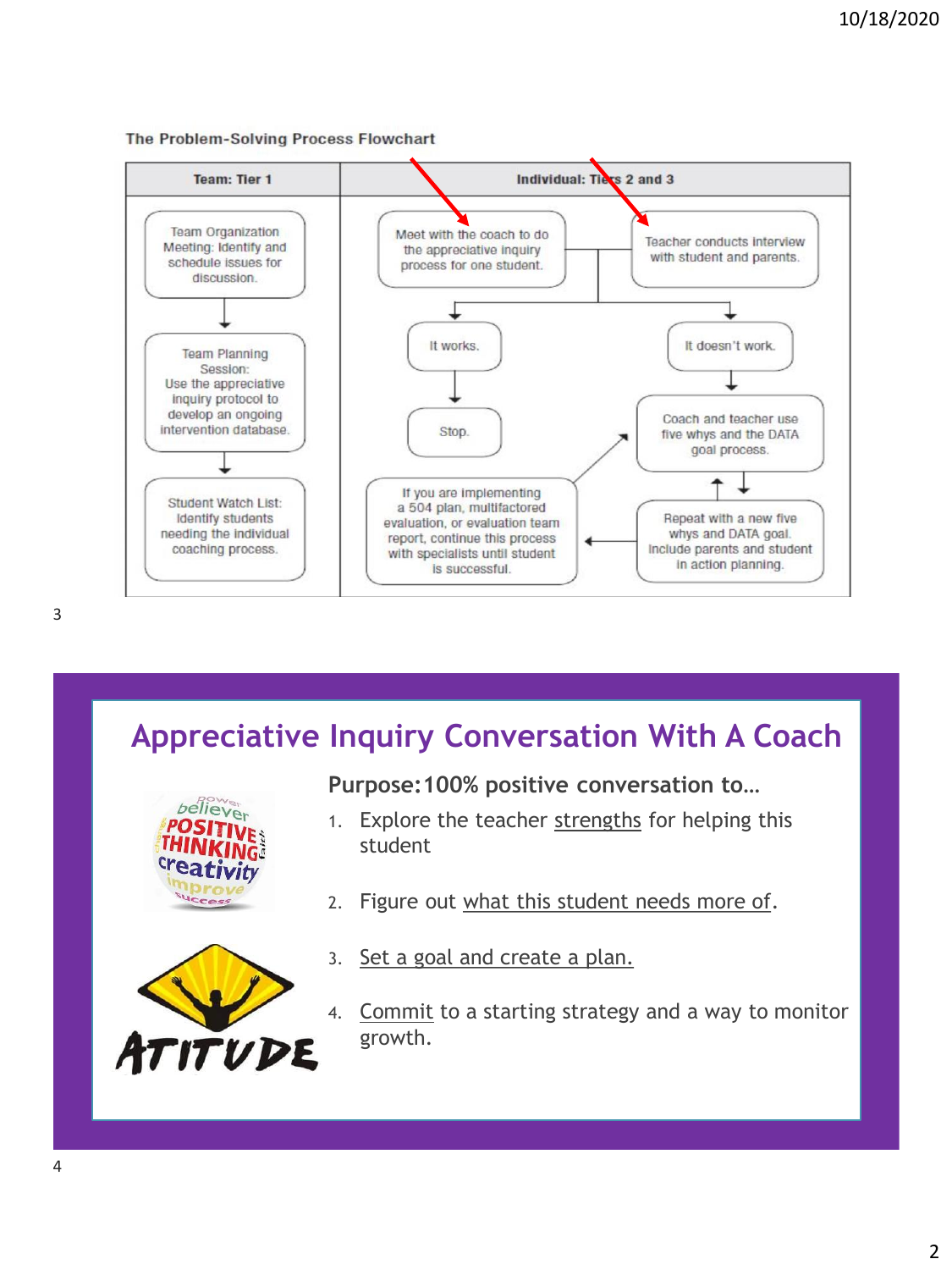## Who Are The Players?



- ▶ 1 coach and 1 teacher So you don't need to coordinate the schedules of multiple people.
- ▶ 2 coaches and 1 teacher Helpful during the first year of implementation.
- **A team of teachers** is helpful when:
	- $\blacktriangleright$  Multiple teachers have similar concerns
	- ▶ You need the input of several teachers and scheduling doesn't delay the process.

### Roles and Responsibilities

- **Coaches (1 or 2) – Interviews the teacher:** 
	- Asks guiding questions
	- $\blacktriangleright$  Helps develop goals and options for interventions.
- **Timekeeper – Can be a coach or another team member.** 
	- $\blacktriangleright$  Follows establish timetables
	- Tries to anticipate and prevent delays and off-task conversations.
- **Recorder – Can be a coach or another team member.** 
	- Keeps detailed notes of key decisions, action plans and conversations on the guide or on chart paper.
- **Teacher – Provides the case study, answers questions and designs a plan.**



5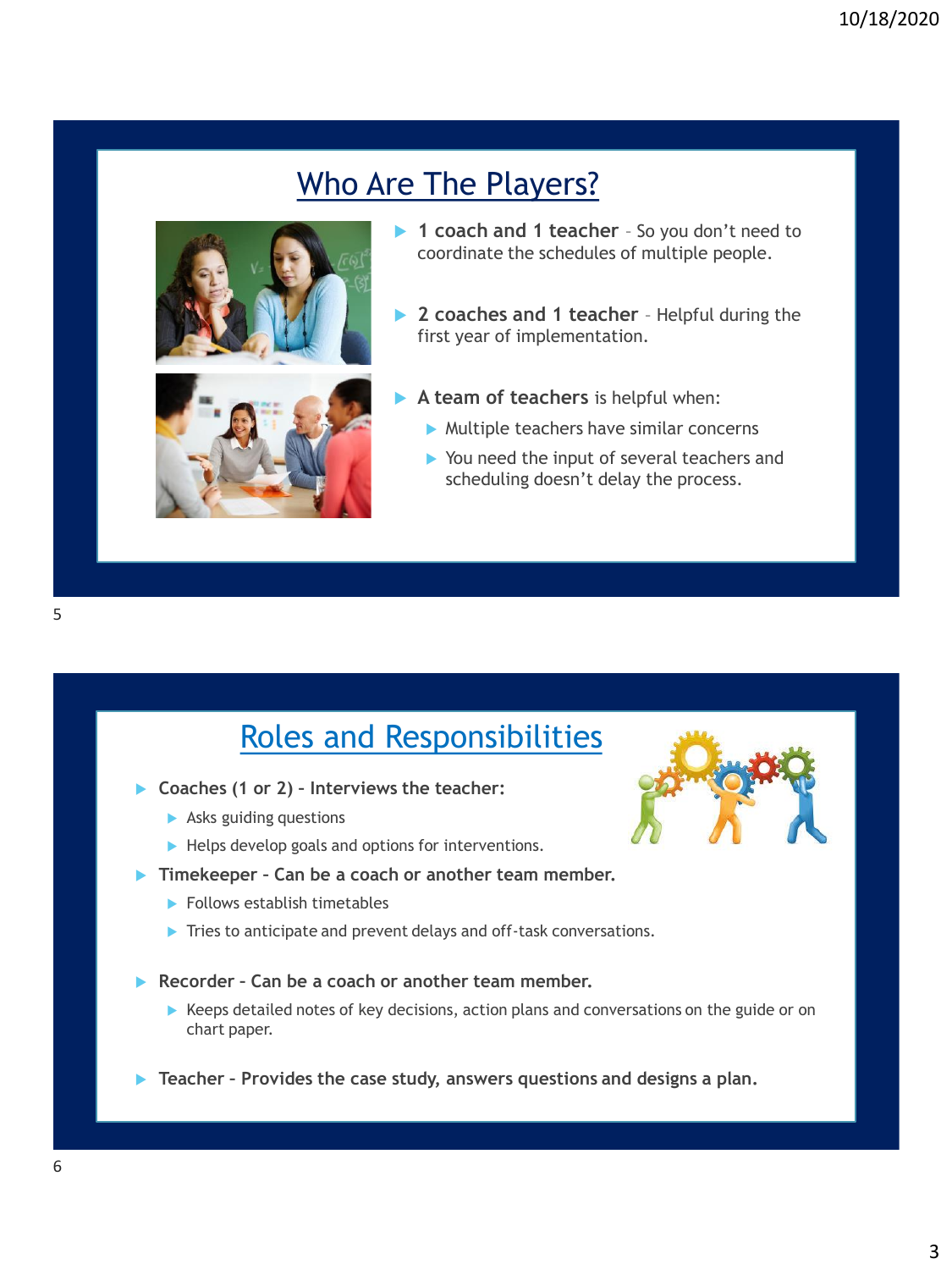## The Law Of Attention: What You Give Your Attention to You Get More Of

- **When you focus on the things that annoy you, you'll find those things more upsetting.**
- **If you concentrate on what hurts, you feel worse!**
- **If you focus on the joyful and positive things you do, you set yourself up to be creative and more openminded.**

8

|        | <b>Initial Coaching Session Date:</b>                                                                                                                                                                                                                               | Coach:                                                                            | Teacher: | Student:                                                 | Grade | Form F |  |
|--------|---------------------------------------------------------------------------------------------------------------------------------------------------------------------------------------------------------------------------------------------------------------------|-----------------------------------------------------------------------------------|----------|----------------------------------------------------------|-------|--------|--|
| 2 min. | <b>Purpose</b>                                                                                                                                                                                                                                                      | To design new learning opportunities based on this student's strengths and needs. |          |                                                          |       |        |  |
|        | <b>Connect:</b> Tell me what you like<br>best about being a teacher?<br>What do you appreciate about<br>this student?                                                                                                                                               | This starts the conversation on a positive note.                                  |          |                                                          |       |        |  |
| 6 min. | Focus Skill: What outcome would<br>be most beneficial for this<br>student?                                                                                                                                                                                          | Concern in teacher's words:                                                       |          | What skill to teach the student: (Charts may help here)  |       |        |  |
| 7 min. | <b>Stories:</b> Ask the teacher(s) to<br>describe a time when a student<br>was successful learning this skill.<br>Be very specific about:<br>1. What did the student do<br>2. What you did that helped<br>3. What the parents did<br>4. What the other students did | Ideas from your stories                                                           |          | How will this strategy affect student thinking? (Charts) |       |        |  |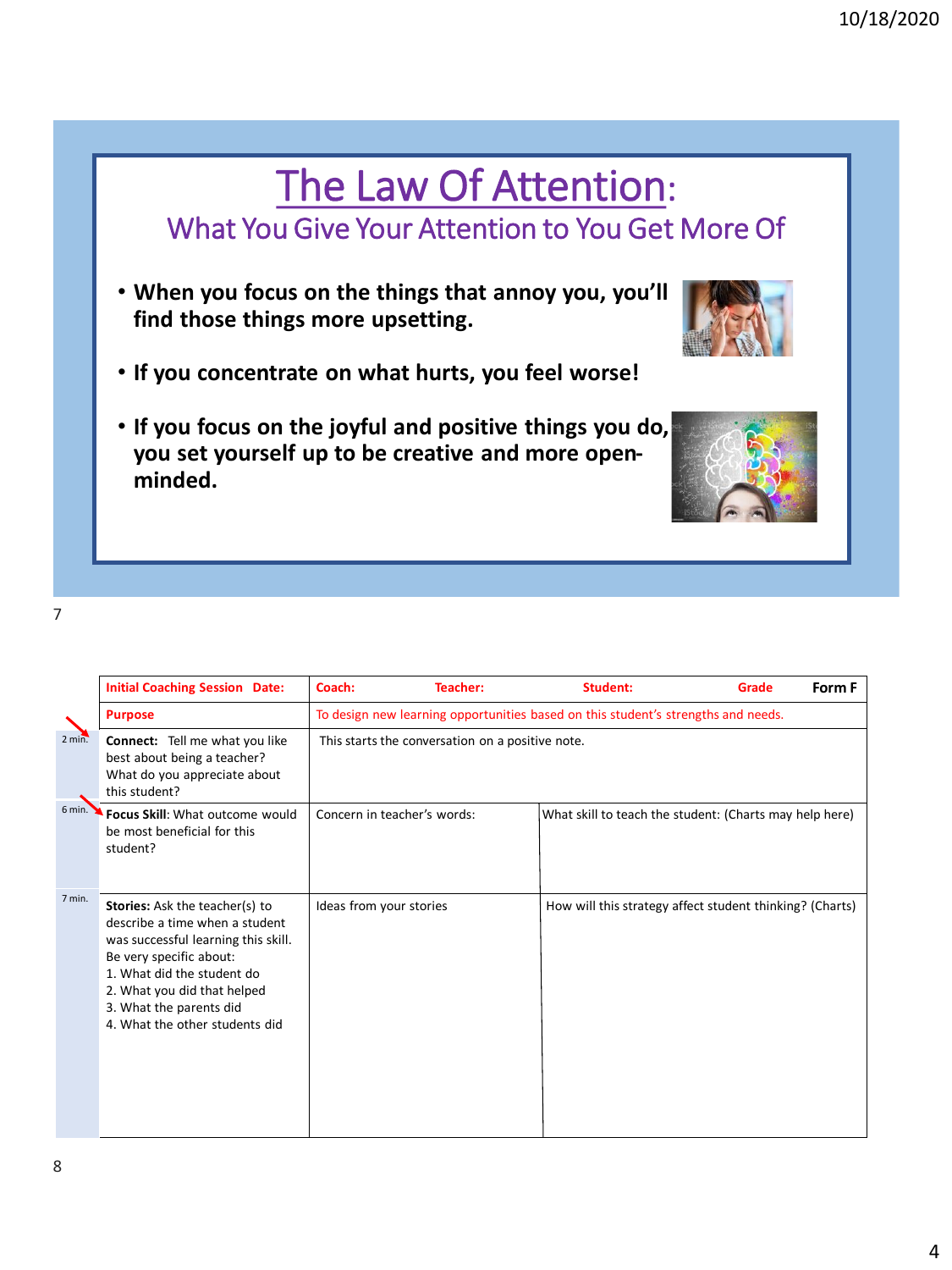## Connect and Focus Step: Max's Case

#### A three-person team meets with a coach

- 1. They start by sharing their successes in the classroom for this year
- 2. Amanda introduced Max's strengths
	- 8-year old boy Happy and cooperative in class Comes from a multi-lingual home
- 3. What Max needs more of:

Struggles with comprehension







Cannot remember what he reads or directions even when he **Prepeats them** 





| <b>Success Story Ideas</b>                                       | What effect does this have on student<br>thinking?                                |
|------------------------------------------------------------------|-----------------------------------------------------------------------------------|
| Talk about successful ways<br>family and teachers<br>organize.   | They know why it is important and can see ways<br>organization skills help.       |
| List tools and steps for<br>organizing on charts and<br>posters. | Visualize steps in their heads or on paper for<br>directions or making decisions. |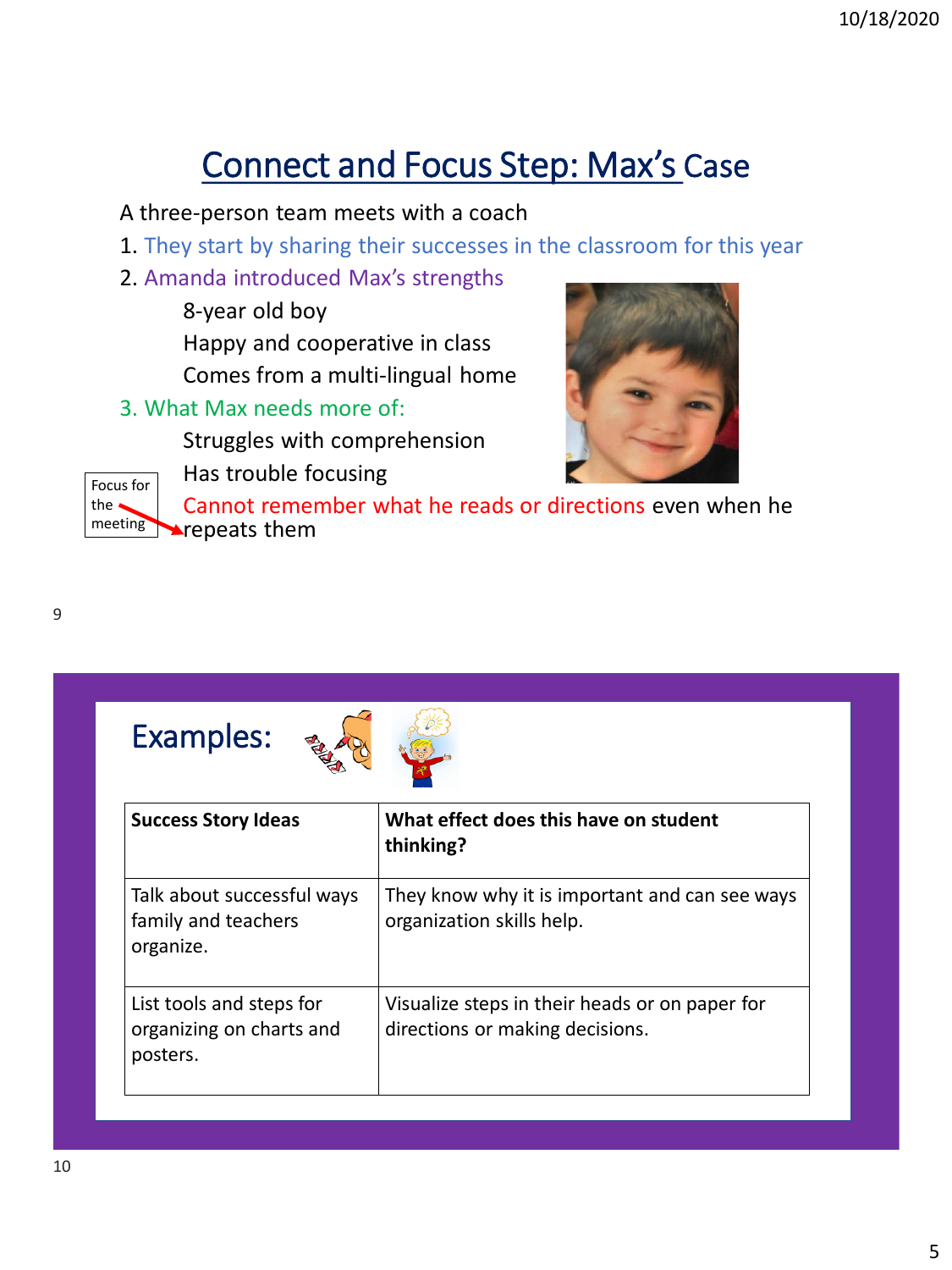

Searle Enterprises Inc. Copyright, 2019

### **Avoid Putting These Into Your Action Plan**

| <b>Positive incentives or rewards</b>               | <b>Negative consequences/punishments</b>                                       |  |  |  |
|-----------------------------------------------------|--------------------------------------------------------------------------------|--|--|--|
| Praise: Private or public approval,                 | Time out: cool down space, write about what<br>went wrong or better choices    |  |  |  |
| student of the day, charts marking                  |                                                                                |  |  |  |
| success points                                      | Loss of privileges with clear understanding                                    |  |  |  |
| Privileges: free time, being the leader,            | of how to get them back: freedom to move                                       |  |  |  |
| take a short break, homework pass                   | around, removal of electronics, time with<br>friends, use of certain materials |  |  |  |
| Rewards: Stars, stickers, points, prizes,<br>grades | Make restitution: pay for damages, do extra<br>chores                          |  |  |  |
| <b>Choices:</b> Who to work with, where to          | <b>Ignoring:</b> This is used for attention- getting                           |  |  |  |
| work or what to work on, listen to                  | behavior, not dangerous or very disruptive                                     |  |  |  |
| music while working                                 | behavior.                                                                      |  |  |  |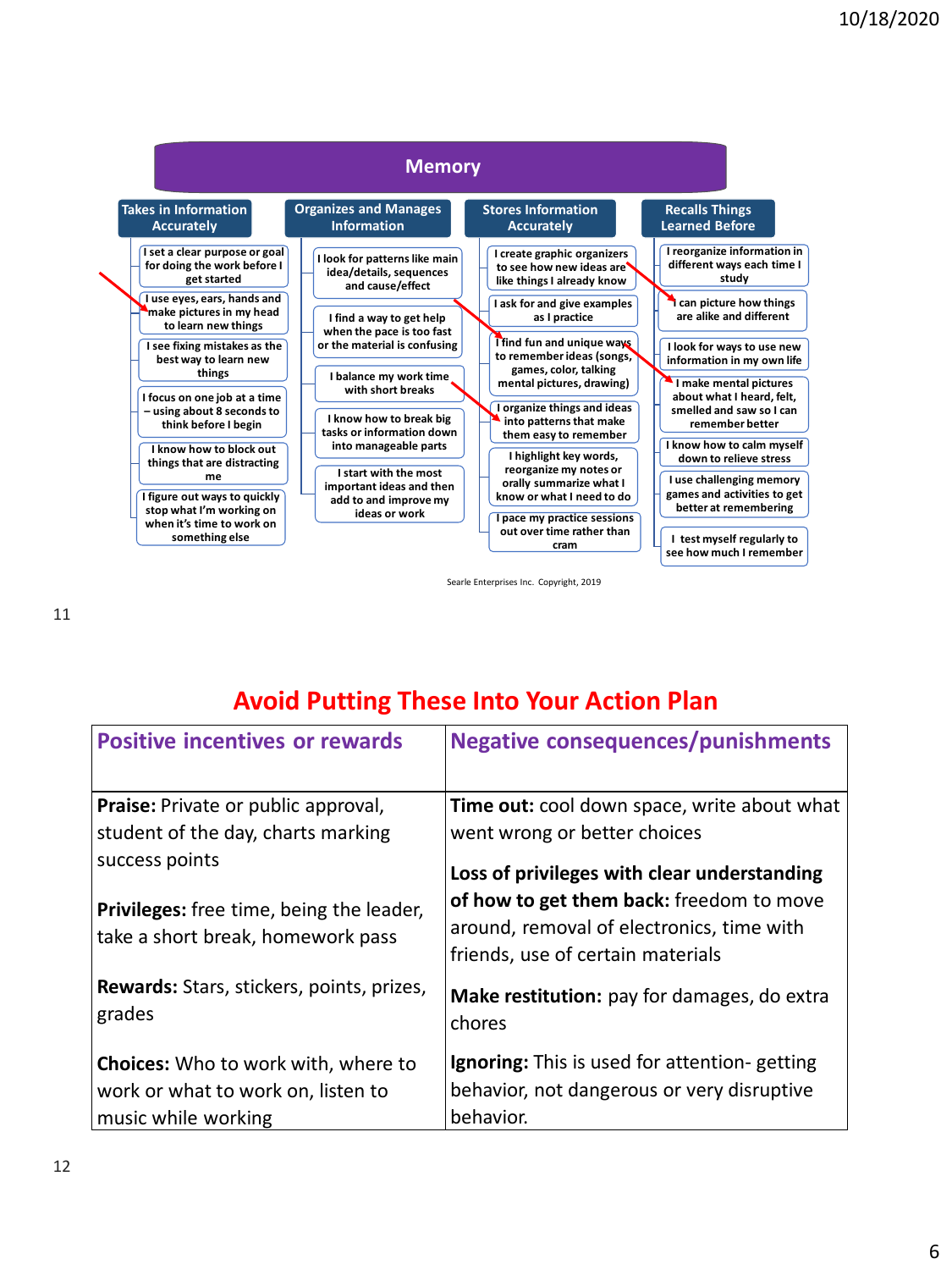|        | <b>Initial Coaching Session Page 2</b>                                                                                                                                  |                                                                                                          |                         |                             | Form H                     |  |  |
|--------|-------------------------------------------------------------------------------------------------------------------------------------------------------------------------|----------------------------------------------------------------------------------------------------------|-------------------------|-----------------------------|----------------------------|--|--|
| 6 min. | DATA Goal: If you apply what you<br>know to this situation, what could<br>happen in 6 or fewer weeks?                                                                   | Achieve: We will see this outcome:<br><b>Time:</b> In weeks<br>Assessment of growth: He/she will go from |                         |                             |                            |  |  |
| 8 min. | Design: Based on the story, what                                                                                                                                        | Action plan for the next 4-6 weeks.                                                                      |                         |                             |                            |  |  |
|        | ideas are the best fit for this<br>student?                                                                                                                             | Things I will do                                                                                         | Suggestions for parents |                             | Things the student will do |  |  |
| 6 min. | <b>Commit:</b> What small step will the<br>teacher act on tomorrow to move<br>the plan forward?<br>What will happen the next week?<br>How will this skill be monitored? | What I will start tomorrow                                                                               |                         | How I will monitor progress |                            |  |  |

## **DATA Goal Hypothesis If-then statement How to measure growth Two Part Statement Using Four Basic Steps for Setting a DATA goal: 1.** Focus on student learning –"**If** we teach…" (Use a sub-category from the strength chart) **2.** Clarify the result for the student, not the strategy – "**Then**… will happen" (The change you want to see) **3.** Decide how long is needed to reach the goal (No more than 6 weeks) **4.** Establish specific measurements from baseline to goal.